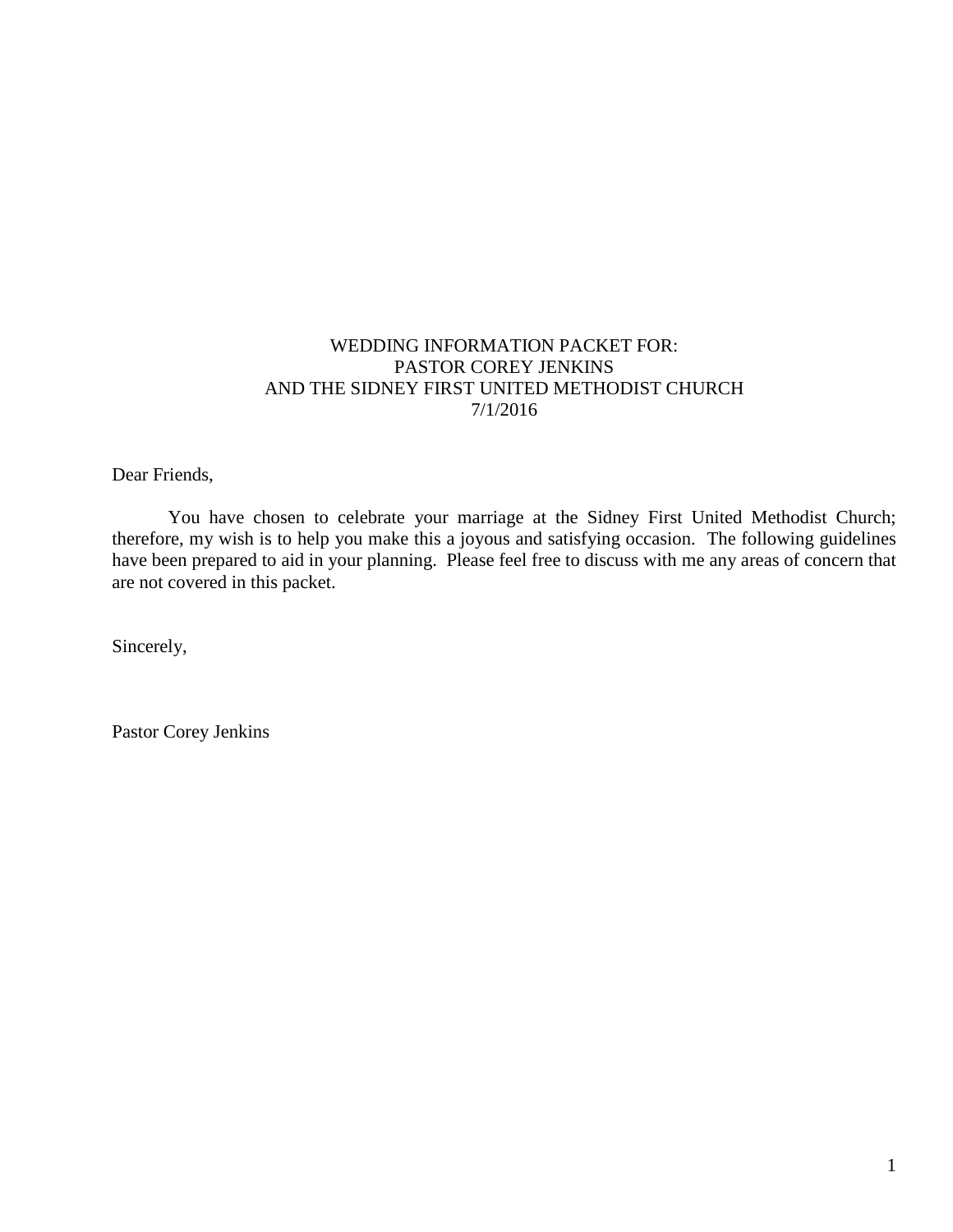## I. CHRISTIAN MARRIAGE:

Christian Marriage is a most Holy event. It makes a statement of faith of the Bride and Groom: of their faith in Jesus Christ and their obedience to His teachings.

The Christian Marriage is not to be entered into lightly. The couple must consider their walk of faith and how it relates to Biblical teaching. The Christian Marriage, though desired by most, is not right for everyone. The Christian Marriage is God's plan for those who profess Jesus Christ as Lord of their life and are living in accordance with His teachings.

In today's society, many people are being married by the Church and believe that they are receiving God's blessing on their marriage by doing so. God does wish for all men and women who desire to live together to be married. Though His blessing is not necessarily given to all who are married in a Church, His blessing does come from a relationship with Him through Jesus Christ as Lord and Savior. As with all of God's blessings it requires obedience to His Word.

Many couples today are living together outside of marriage. This life-style grieves God and is contrary to His Word. Hebrews 13:4 says, "*Marriage should be honored by all, and the marriage bed kept pure, for God will judge the adulterer and all the sexually immoral."*

Again in 1 Thessalonians 4:3-8, "*It is God's will that you should be sanctified: that you should avoid sexual immorality; that each of you should learn to control his or her own body in a way that is holy and honorable, not in passionate lust like the heathen, who do not know God; and that in this matter no one should wrong his brother or sister or take advantage of them. The Lord will punish men and women for all such sins, as we have already told you and warned you. For God did not call us to be impure, but to live a holy life. Therefore, the one who rejects this instruction does not reject humans but God, who gives you His Holy Spirit."*

It is clearly stated in the Discipline of the United Methodist Church: "We affirm the sanctity of the marriage covenant that is expressed in love, mutual support, personal commitment, and shared fidelity between a man and a woman." (¶ 116.c) Further, as the Pastor, I am charged with the following: "To perform the marriage ceremony after due counsel with the parties involved. The decision to perform the ceremony shall be the right and responsibility of the pastor." (¶ 331.1.i)

As a part of God's Church, and as the Pastor of this United Methodist Church, I am instructed by God's Word to, *"Stand firm and hold to the teachings we passed on to you, whether by word of mouth or by letter"* (1 Thessalonians 2:15). In my understanding of God's Word, all marriages that are performed in the sanctuary of the Sidney First United Methodist Church should meet the following guidelines:

- a). Both Groom and Bride will be professing Christians: that Jesus Christ is Lord of their lives and their personal Savior.
- b). Both Groom and Bride will be regular attendees in a local church fellowship. Groom or Bride should be an attendee of the Sidney First United Methodist Church.
- c). The Groom and Bride should not be living together and/or profess to being sexually pure.
- d). The Groom and Bride will agree to attend counseling sessions with Pastor Corey or another appropriate counselor.

\*NOTE: PASTOR COREY WILL BE GLAD TO WORK WITH YOU IN MEETING THESE REQUIREMENTS. DO NOT FEEL YOU ARE UNABLE TO BE MARRIED AT THE SIDNEY FIRST UNITED METHODIST CHURCH; IT IS OUR DEEPEST DESIRE TO BRING YOU INTO A RELATIONSHIP WITH GOD THROUGH THE POWER OF THE HOLY SPIRIT AND TO SET YOUR MARRIAGE ON THE PROPER FOUNDATION – JESUS CHRIST!

# II. SECULAR MARRIAGE:

A secular marriage is a marriage that is recognized by the civil law of the country. This marriage is a legal union of one man and one woman.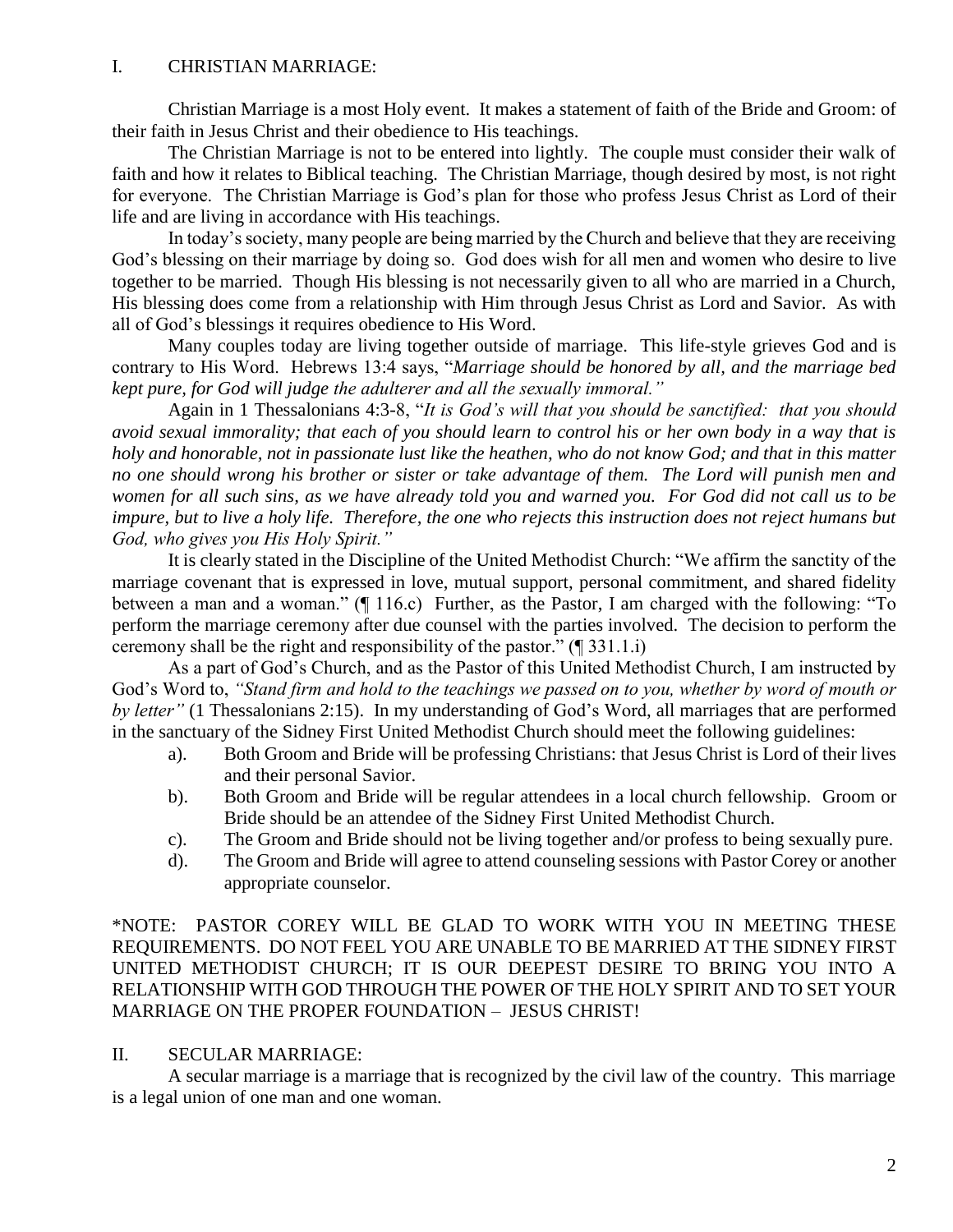Pastor Corey will gladly work with couples that wish to be married by a pastor in a civil ceremony, but he reserves the right to perform or decline the wedding in the church. The couple may still be required to attend counseling sessions with Pastor Corey or his appointee.

The use of the church facilities is available to the Groom and Bride, excluding the use of the sanctuary. The ceremony may be held in the church office, a classroom or in the Friendship Hall.

### III. PRE-MARITAL COUNSELING:

In an effort to be of service to prospective wedding couples, and to be true to our calling to do all we can to aid in building Christ-centered marriages, the Sidney First United Methodist Church requires pre-marital counseling of all couples desiring to use the facilities of the Church in their wedding plans. As the pastor officiating the wedding, Pastor Corey will conduct the pre-marital counseling. If other arrangements are desired (alternate officiating pastor, alternate counseling, etc.), he must approve them.

In order to cover the cost of counseling and materials there is a counseling fee. Currently the fee for all pre-marital counseling is \$200.00. Unless other arrangements have been made, all counseling fees are to be paid prior to the first counseling session. Fees are not refundable. It is Pastor Corey's desire to be as helpful as possible, so a counseling schedule will be arranged for the convenience of both the couple and himself. Counseling sessions will be approximately 1 - 1½ hours in length and a minimum of 3-4 sessions will be required. The first step will require the engaged couple taking the Prepare/Enrich inventory assessment on-line, with the following counseling sessions to be determined according to available mutual dates between the engaged couple and Pastor Corey. Wedding planning for the actual ceremony will be at a separate planning session

In the continuing effort to encourage excellence and fidelity in marriage, completion of all "homework" and attendance at all counseling sessions is highly recommended.

### IV. COSTS:

### Pastor Corey:

An honorarium of \$150.00 given directly to Pastor Corey before the ceremony is appropriate. (Consider the time spent with you in planning, rehearsal, and your wedding day. This is in addition to the counseling fee.)

If the wedding is to be an outdoor wedding, some of the requirements listed may become negotiable with Pastor Corey, however, an honorarium of \$150.00 given directly to him before the ceremony is still appropriate. (Consider the time spent with you in planning, rehearsal, mileage, and your wedding day.)

If there is to be another pastor you wish to do the actual wedding ceremony, you must give Pastor Corey that pastor's name and contact information; he will then invite that other pastor to do the wedding. Pastor Corey will need to be involved in some capacity in the wedding ceremony, so an honorarium of \$100 given directly to him is appropriate.

#### Organist/Accompanist:

An honorarium of \$100.00 is suggested for church supplied accompanist, and is to be given to them before the ceremony. (Consider the time he/she has spent in practice, rehearsal, and your wedding day.) Organists and/or accompanists from outside the United Methodist Church must visit with Pastor Corey about use of the church's organ and piano.

#### Vocalist/Soloist:

An honorarium of \$50.00 is suggested for church supplied vocalist/soloist and is to be given to them before the ceremony. (Consider the time he/she has spent in practice, rehearsal, and your wedding day.)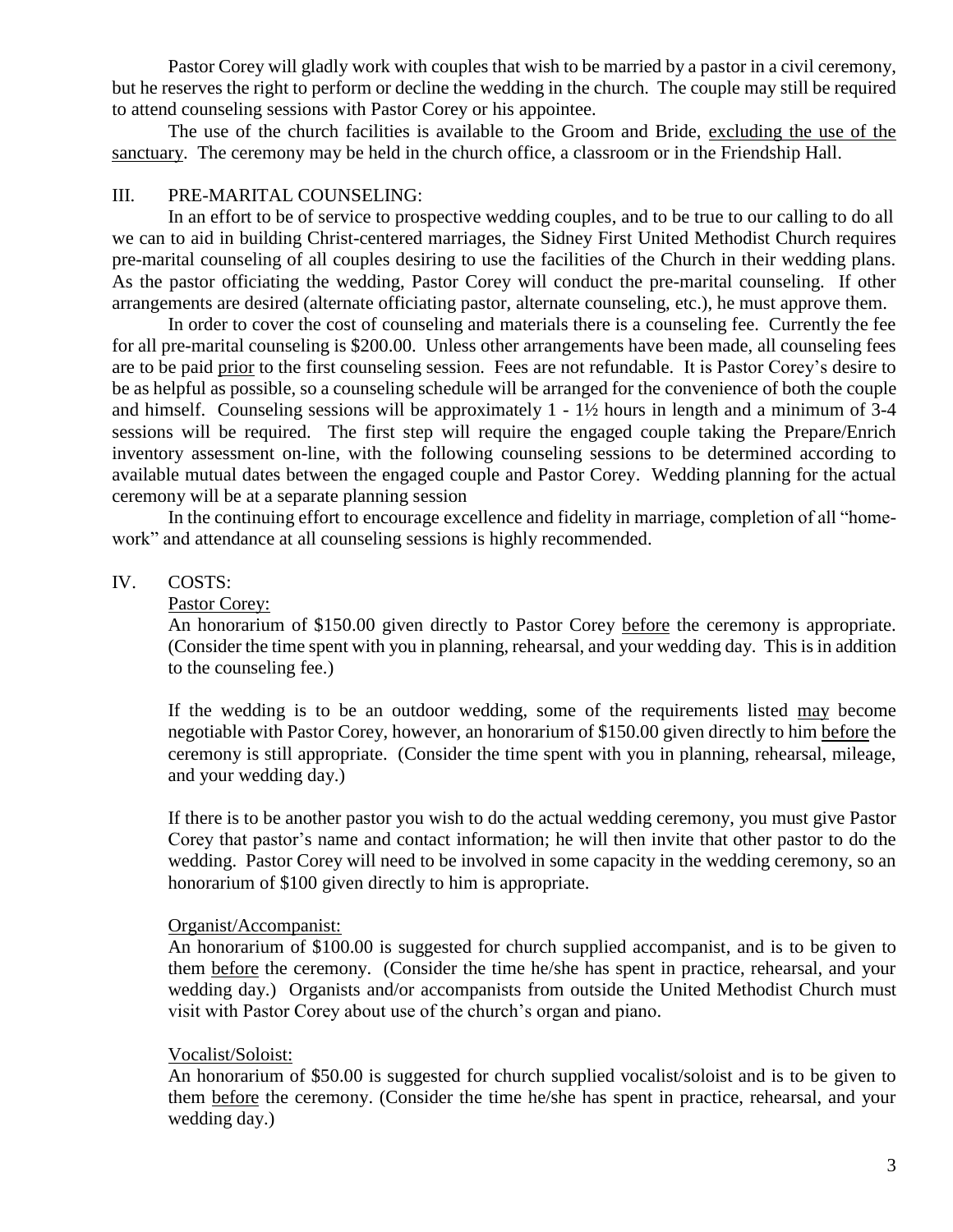## Sound Technician:

An honorarium of \$100.00 is required for a church supplied sound technician. This person is NOT an option, as only trained people will be allowed to use our sound equipment. This person is to be paid before the ceremony. (Consider the time he/she has spent in practice, rehearsal, and your wedding day.)

## Video recording:

The church has the capability of recording your wedding for you. A CD can be made for you for \$100, and additional copies can be made for \$10 apiece. If you desire to have your own recording made, that is acceptable as well.

## Sanctuary:

For members of the Sidney First United Methodist Church there will be no charge, however a \$100 donation is encouraged.

For non-members of the Sidney First United Methodist Church, the fee schedule as outlined in the Building Use Fees will be in effect.

Membership, as defined by the Parish, is anyone listed on the membership rolls. If your name does not appear on the membership rolls, you will be considered a non-member.

All fees are to be paid at the Church office 7 days prior to the rehearsal.

## Reception Facility:

For members of the Sidney First United Methodist Church there will be no charge, however a \$100 donation is encouraged.

For non-members of the Sidney First United Methodist Church, the fee schedule as outlined in the Building Use Fees will be in effect.

Again, membership, as defined by the Parish, is anyone listed on the membership rolls. If your name does not appear on the membership rolls, you will be considered a non-member.

All fees are to be paid at the Church office 7 days prior to the rehearsal.

# Deposit:

A \$200.00 deposit is required at the time of booking your wedding for reserving these facilities. The church custodial fee is \$100, and the remaining \$100.00 may be returned to you after inspection of the church facilities and furnishings.

#### BUILDING USE FEES Participating Members: (suggested)

- Facilities: \$100.00
- Fellowship Hall: \$75.00
- Facilities & Fellowship Hall: \$175.00

Non-Members: (required)

- Facilities: \$200.00
- Fellowship Hall: \$150.00
- Facilities & Fellowship Hall: \$350.00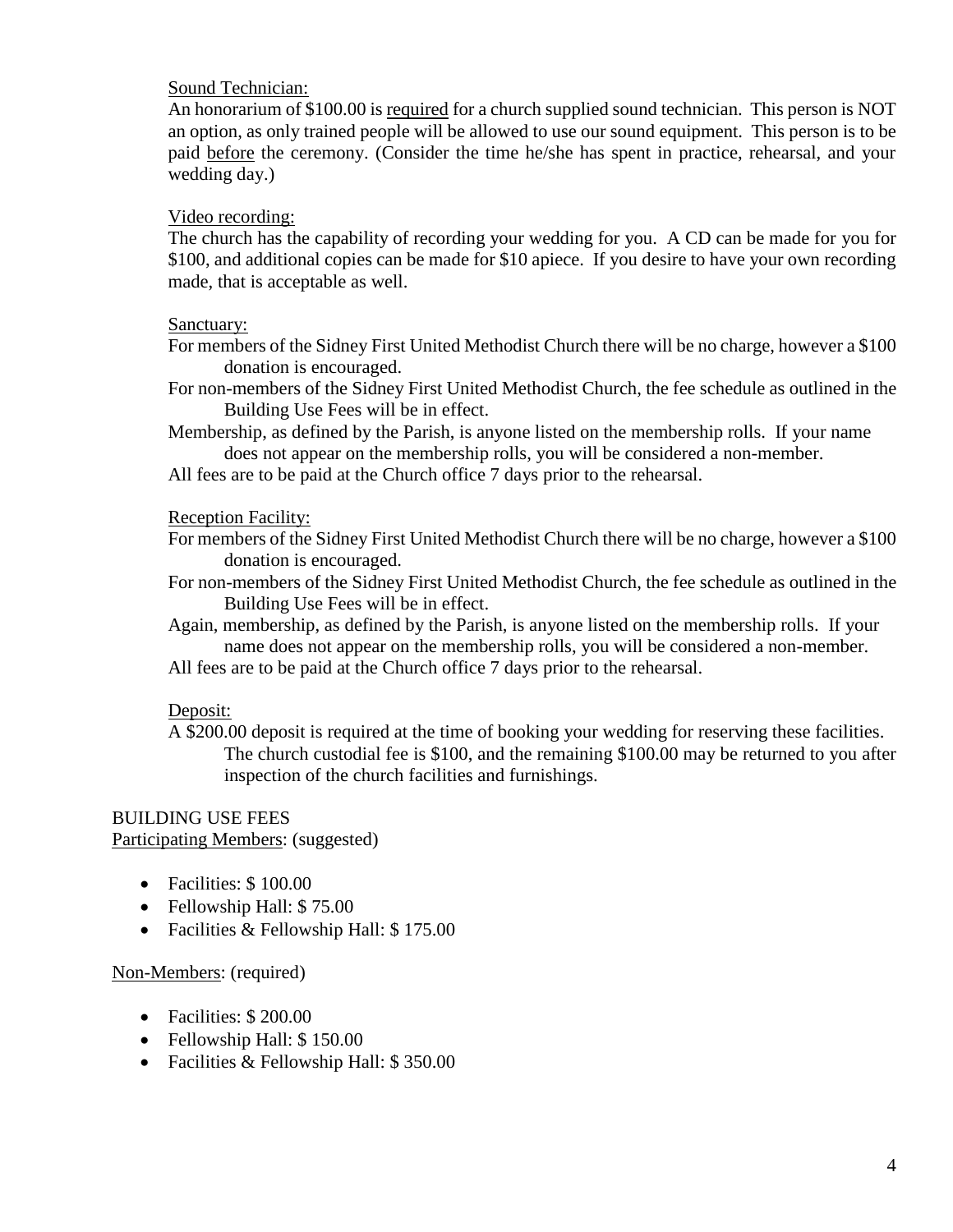### V. GENERAL INSTRUCTION:

Please remember Christian stewardship in planning your wedding. The Church discourages ceremonies that are overly elaborate.

The marriage ceremony, when held in the sanctuary, will be a worship experience uniting two lives in God's presence. The music, therefore, should reflect this. All music must be cleared with Pastor Corey during regular counseling sessions.

Pastor Corey requests that flash pictures taken during the ceremony be done with discretion so as not to interfere with the dignity of the ceremony. Videotaping is permitted but please check with Pastor Corey about where the camera may be located.

Please instruct the ushers to prevent the throwing of rice, confetti, or birdseed inside the church building. (If something is tossed on the Groom and Bride, Pastor Corey recommends the use of rice or birdseed.)

The church's candelabra hold seven candles each, and the altar candelabra holds one candle each. If you will be using the church's candelabra, please plan to use dripless candles and a plastic drop-sheet to preserve our carpeting. In the case of a unity candle on the altar, a plastic drop-sheet or cover will also be used.

## ABSOLUTELY NO ALCOHOLIC BEVERAGES ARE PERMITTED ON CHURCH PROPERTY. PASTOR COREY RESERVES THE RIGHT TO CANCEL THE REHEARSAL AND/OR THE WEDDING ITSELF IF ANYONE IN THE WEDDING PARTY IS OBVIOUSLY INEBRIEATED. SMOKING IS PERMITTED OUTSIDE OF THE BUILDING ONLY. PLEASE MAKE CERTAIN EACH MEMBER OF THE WEDDING PARTY IS AWARE OF THIS.

Please fill out and return the following form to Pastor Corey .

Please make your wedding plans as early as possible. A lead-time of six months is often necessary in order to secure the church facilities, and to finish all counseling requirements.

Saturday weddings may be scheduled at any hour, however, weekday weddings will not be scheduled later than 7:30pm unless special arrangements have been made with Pastor Corey, the organist, and the custodian. Sunday weddings are permissible, although Pastor Corey will set the time.